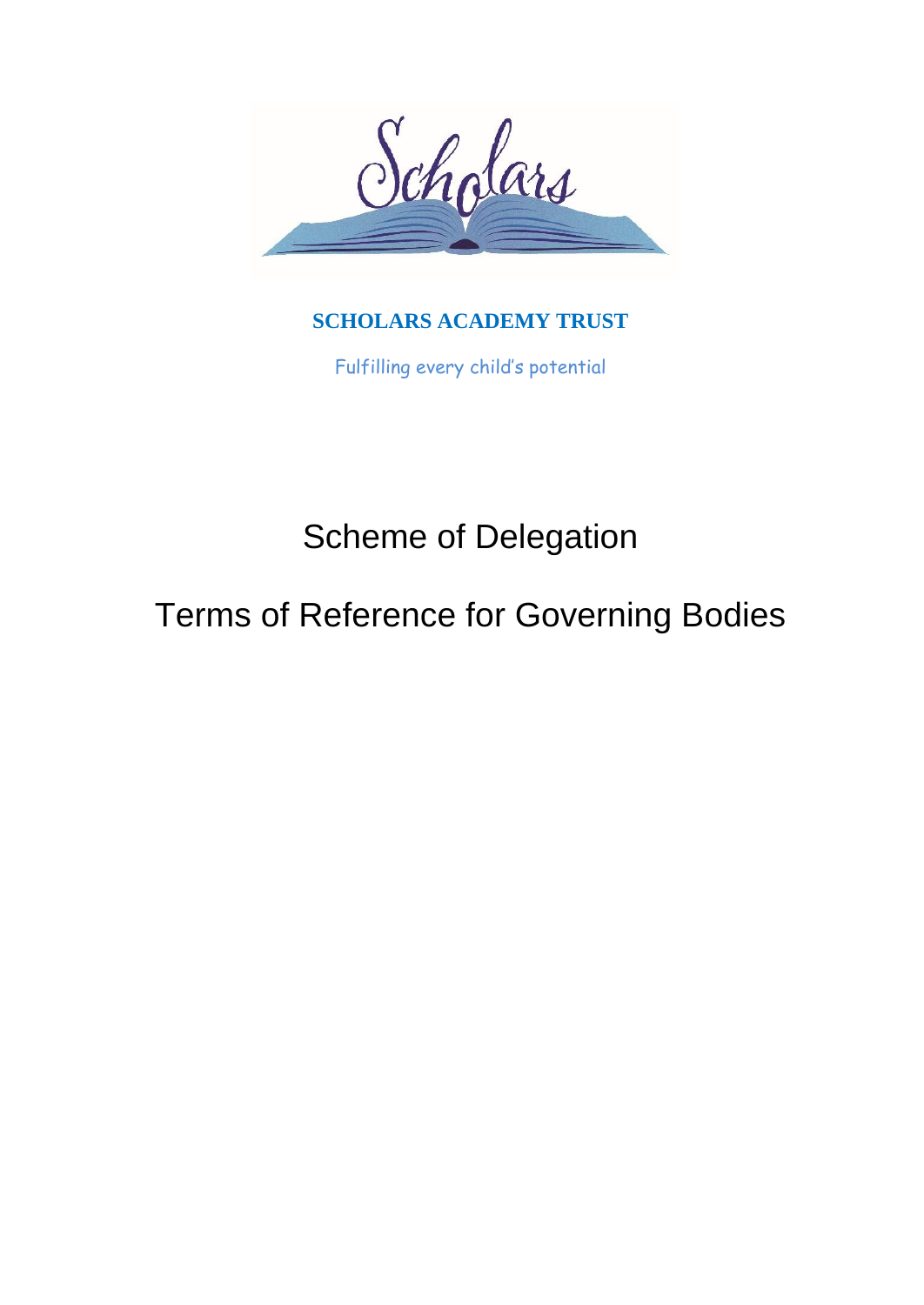### **SCHOLARS ACADEMY TRUST**

## **TERMS OF REFERENCE FOR SCHOOLS OPERATIVE WITHIN THE TRUST**

## **1. INTRODUCTION**

- 1.1 As a charity and company limited by guarantee, Scholars Trust (the "Company") is governed by a Board of Trustees who are responsible for, and oversee, the management and administration of the Company and the academies run by the Company.
- 1.2 The Trustees are accountable to external government agencies including the Charity Commission and the Department for Education (including any successor bodies) for the quality of the education they provide and they are required to have systems in place through which they can assure themselves of quality, safety and good practice.
- 1.3 In order to discharge these responsibilities, the Trustees appoint people who are more locally based to serve on a board (the "Local Governing Body") which has been established to ensure the good governance of the School.
- 1.4 The core functions of the Local Governing Body shall be to:
	- 1.4.1 ensure clarity of vision, ethos and strategic direction at an individual school level within the parameters set out by Scholars Academy Trust;
	- 1.4.2 hold executive leaders to account for the educational performance of the school and its pupils and the performance management of staff. Consider data monitoring information and have a monitoring role in connection with teaching and learning:
	- 1.4.3 oversee the financial performance of the school, making sure money is well spent and make recommendations to the Trustees and Headteacher in relation to any potential overspending. Review and provide advice in relation to annual budget proposal:
	- 1.4.4 Act as a critical friend to the Headteacher and provide support in recruitment and selection, grievance, disciplinary and exclusion processes where appropriate.
- 1.5 Terms of reference explain the ways in which the Trustees fulfil their responsibilities for the leadership and management of the School, the respective roles and responsibilities of the Trustees and the members of the Local Governing Body and the commitments to each other to ensure the success of the School.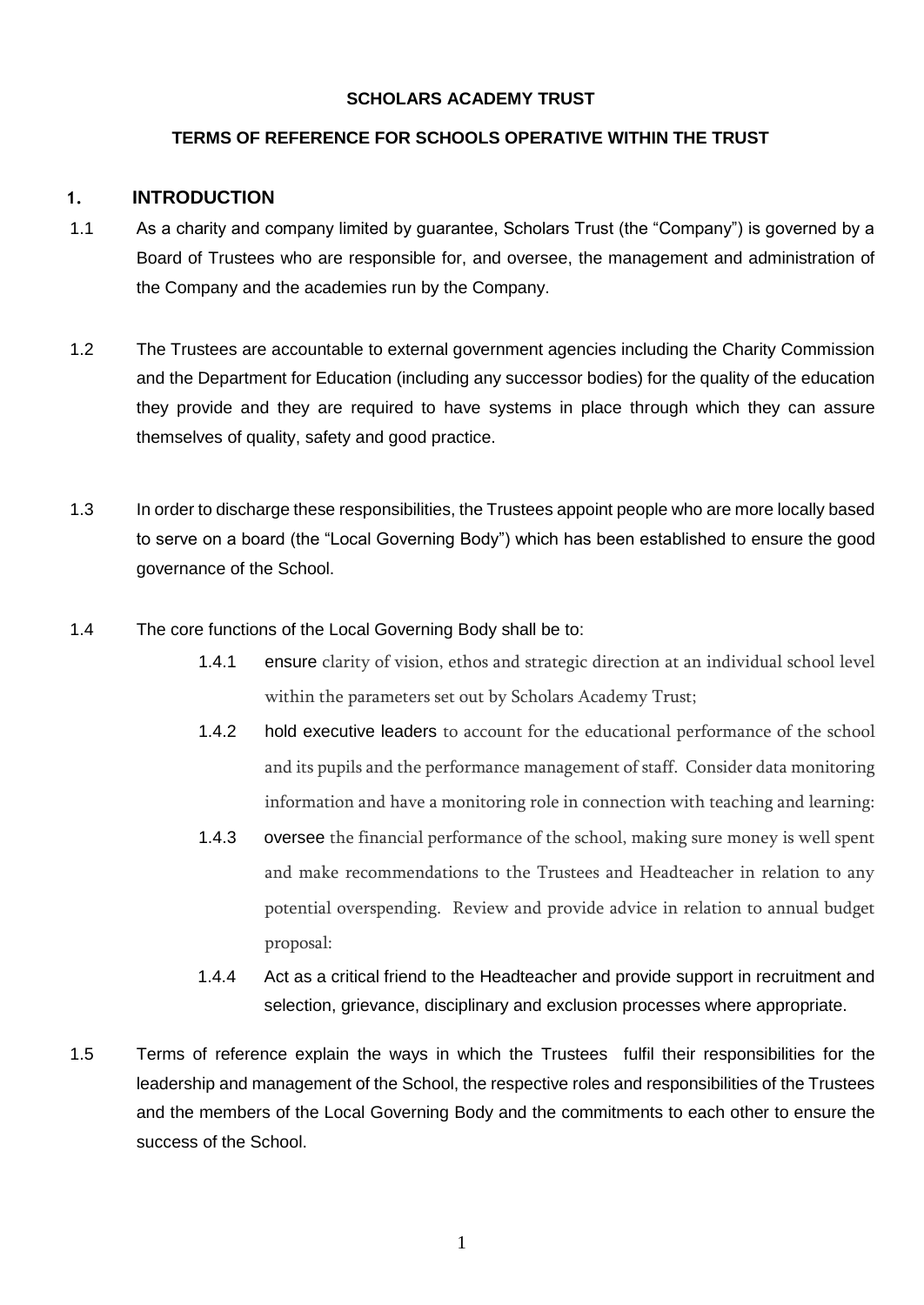- 1.6 The Trustees shall conduct an annual review of the Local Governing Body ensuring the following are covered: function, skills, effectiveness, strategy, engagement, the role of the chair and the accountability of the executive.
- 1.7 The terms of reference have been put in place by the Trustees from the Effective Date in accordance with the provisions of the Company's Articles of Association (the "Articles") and it should be read in conjunction with those Articles. References in this Scheme to numbered Articles are to the relevant clause of the Articles.

## **2. TRUSTEES POWERS AND RESPONSIBILITIES**

- 2.1 The Trustees have overall responsibility and ultimate decision-making authority for all the work of the Trust, including the establishing and running of schools within the Trust. This is largely exercised through strategic planning and the setting of policy. It is managed through business planning, monitoring of budgets, performance management, the setting of standards and the implementation of quality management processes. The Trustees have the power to direct change where performance falls short of expectations of good to outstanding schools.
- 2.2 The Trustees have a duty to act in the fulfilment of the Trust's objects.
- 2.3 Trustees will have regard to the interests of all the schools for which the Trust is responsible in deciding and implementing Trust wide policies or exercising any authority.
- 2.4 The Articles provide for the appointment by the Trustees of committees to whom the Trustees may delegate certain of the responsibilities. In further recognition of the Trustees' power to delegate under the Articles responsibility for running of the school will be delegated to the Local Governing Body in accordance to these terms of reference.

The constitution, membership and proceedings of the Local Governing Body is determined by the **Trustees** 

2

## **LGB Constitution**

Members of the LGB shall be known as "**governors**".

- 2.5 The governorship of the LGB shall be comprised as follows:
	- a) Up to five parent governors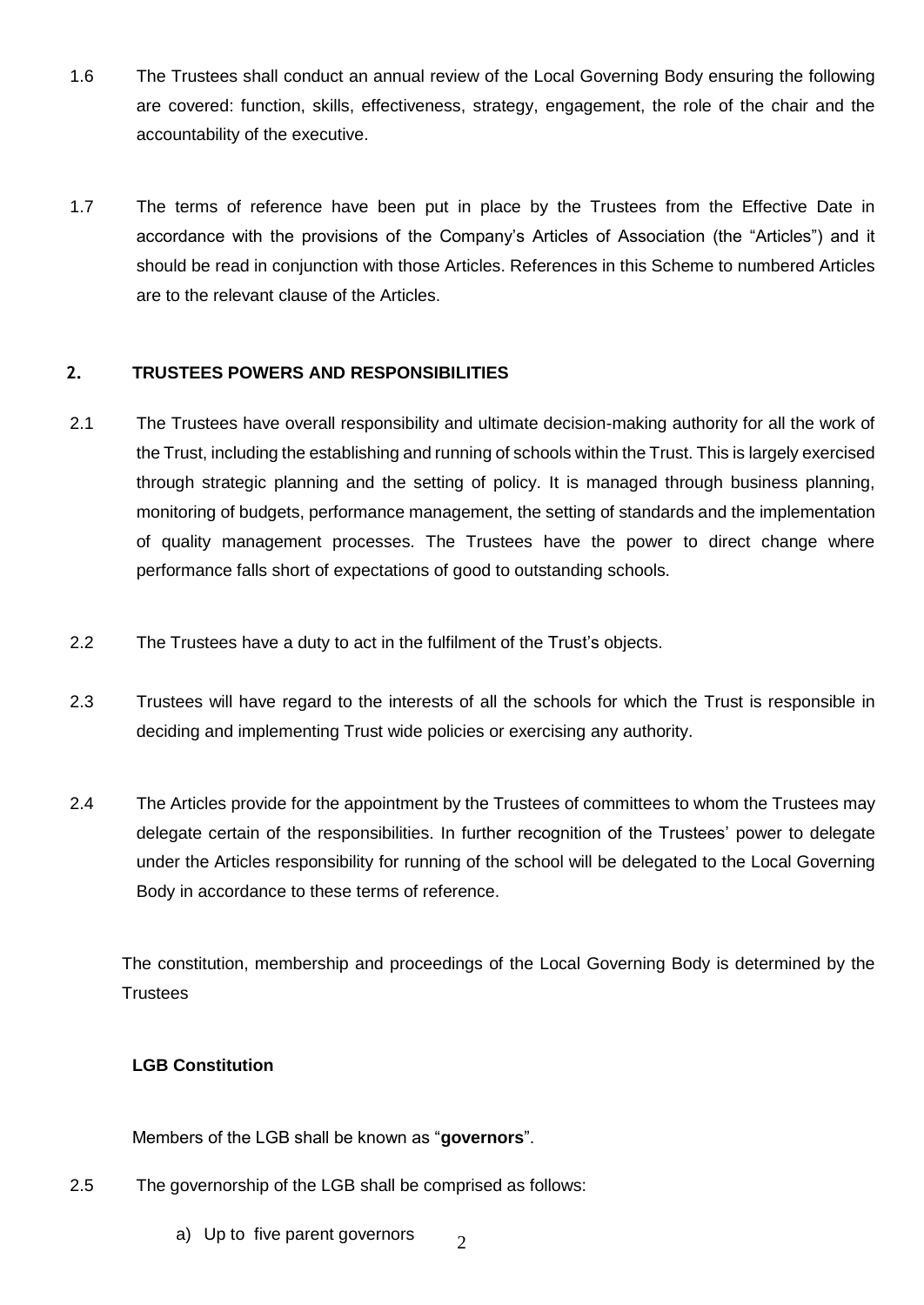- b) The Headteacher of the School
- c) Up to three board governors appointed by the Trustees
- d) Up to 2 staff, i.e. one teacher and one support staff

### **Appointment of governors**

#### **Parent governors**

- 2.6 Parent governors of the LGB shall be elected by parents of registered pupils at the school. They must be a parent of, or have parental responsibility for, a pupil at the school at the time when they are elected.
- 2.7 The LGB shall make all necessary arrangements for, and determine all other matters relating to, an election of the parent governors.
- 2.8 Where a vacancy for a parent governor is required to be filled by election, the LGB shall take such steps as are reasonably practical to secure that every person who is known to them to be a parent of a registered pupil at the school is informed of the vacancy and that it is required to be filled by election, informed that they are entitled to stand as a candidate, and vote at the election, and given an opportunity to do so.
- 2.9 Any election of persons who are to be the parent governors which is contested shall be held by secret ballot. The arrangements made for the election of the parent governors shall provide for every person who is entitled to vote in the election to have an opportunity to do so by post or, if he prefers, by having his ballot paper returned to the school by a registered pupil at the school.
- 2.10 Where the number of parents standing for election is less than the number of vacancies, the LGB/Trustees may appoint a person who is the parent of a registered pupil at the school or, where it is not reasonably practical to do so, a person who is the parent of a registered pupil of another school run by the Trust or the Trust can appoint a board governor under 2.5C

#### **Board appointed governors**

2.11 Board appointed governors of the LGB shall be appointed by the Trustees.

#### **Term of office**

- 2.12 The term of office for any governor shall be 4 years, except the Headteacher of the school who shall remain a governor until he or she ceases to work at the school.
- 2.13 Subject to remaining an eligible governor, any person may be re-appointed or re-elected to the LGB

3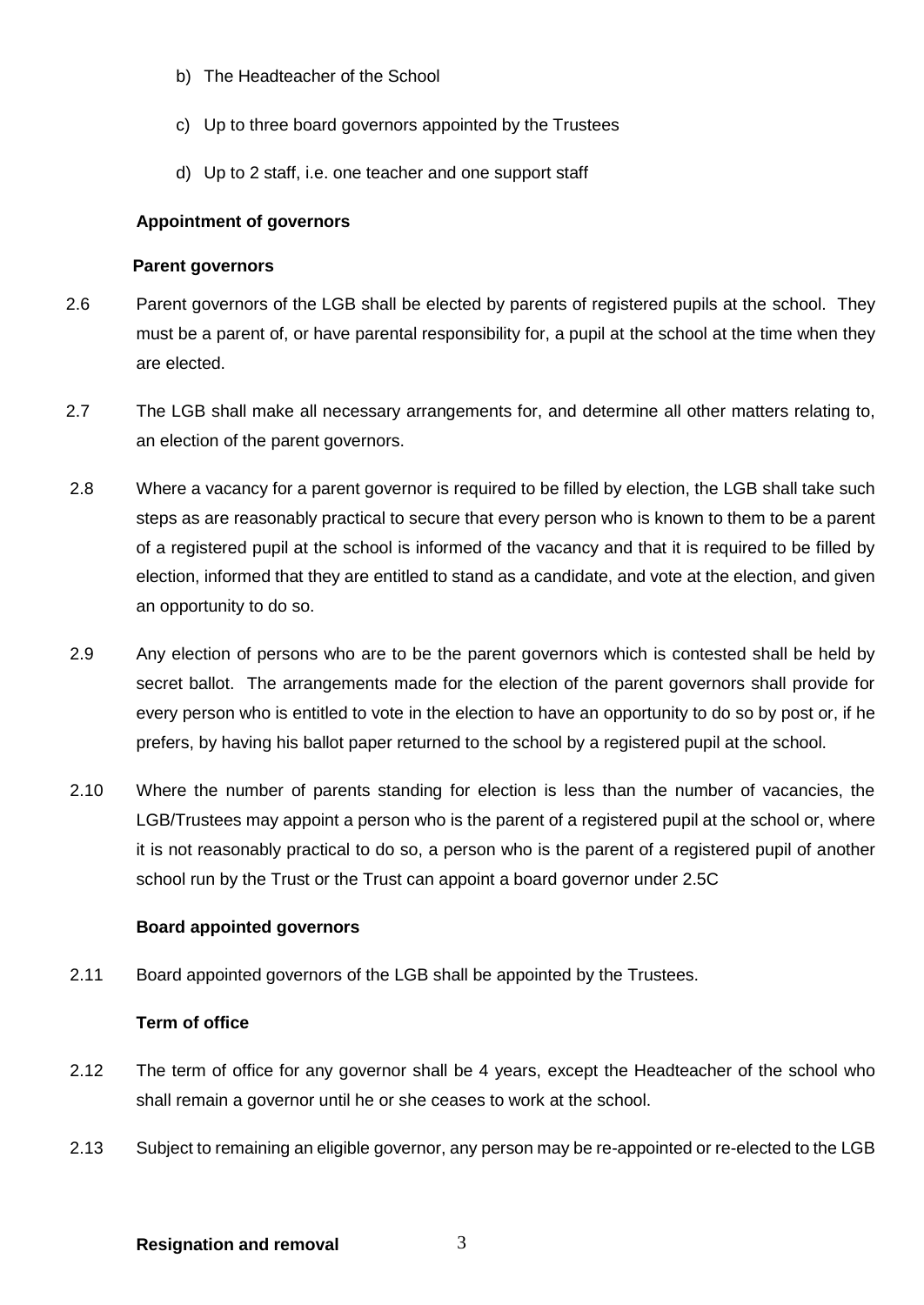- 2.14 A person serving on the LGB shall cease to hold office if:
	- a) They resign their office by giving notice in writing to the clerk of the LGB;
	- b) Headteacher ceases to work at the school;
	- c) The Trustees terminate the appointment of a governor whose presence or conduct is deemed by the Trustees, at their sole discretion, not to be in the best interests of the Trust or school.
- 2.15 For the avoidance of doubt, a parent governor at the school a parent governor shall not automatically cease to hold office solely by reason of their child ceasing to be a pupil at the school.

#### **Disqualification of governors of the LGB**

- 2.16 A person shall be disqualified from serving on the LGB if he would not be able to serve as a Trustee in accordance with the Articles.
	- 2.16.1 No person shall be qualified to serve on the Local Governing Body unless they are aged 18 or over at the date of their election or appointment. No current pupil of the School shall be entitled to serve on the Local Governing Body
	- 2.16.2 A person serving on the Local Governing Body shall cease to hold office if they becomes incapable by reason of mental disorder, illness or injury of managing or administering their own affairs.
	- 2.16.3 A person serving on the Local Governing Body shall cease to hold office if they be absent without the permission of the Chair of the Local Governing Body from all the meetings of the Local Governing Body held within a period of six months and the Local Governing Body resolves that his office be vacated.
	- 2.16.4 A person shall be disqualified from serving on the Local Governing Body if:
		- their estate has been sequestrated and the sequestration has not been discharged, annulled or reduced; or
		- they are the subject of a bankruptcy restrictions order or an interim order.
	- 2.16.5 A person shall be disqualified from serving on the Local Governing Body at any time when they are subject to a disqualification order or a disqualification undertaking under the Company Trustees / Director Disqualification Act or to an order made under section 429(2)(b) of the Insolvency Act 1986 (failure to pay under county court administration order).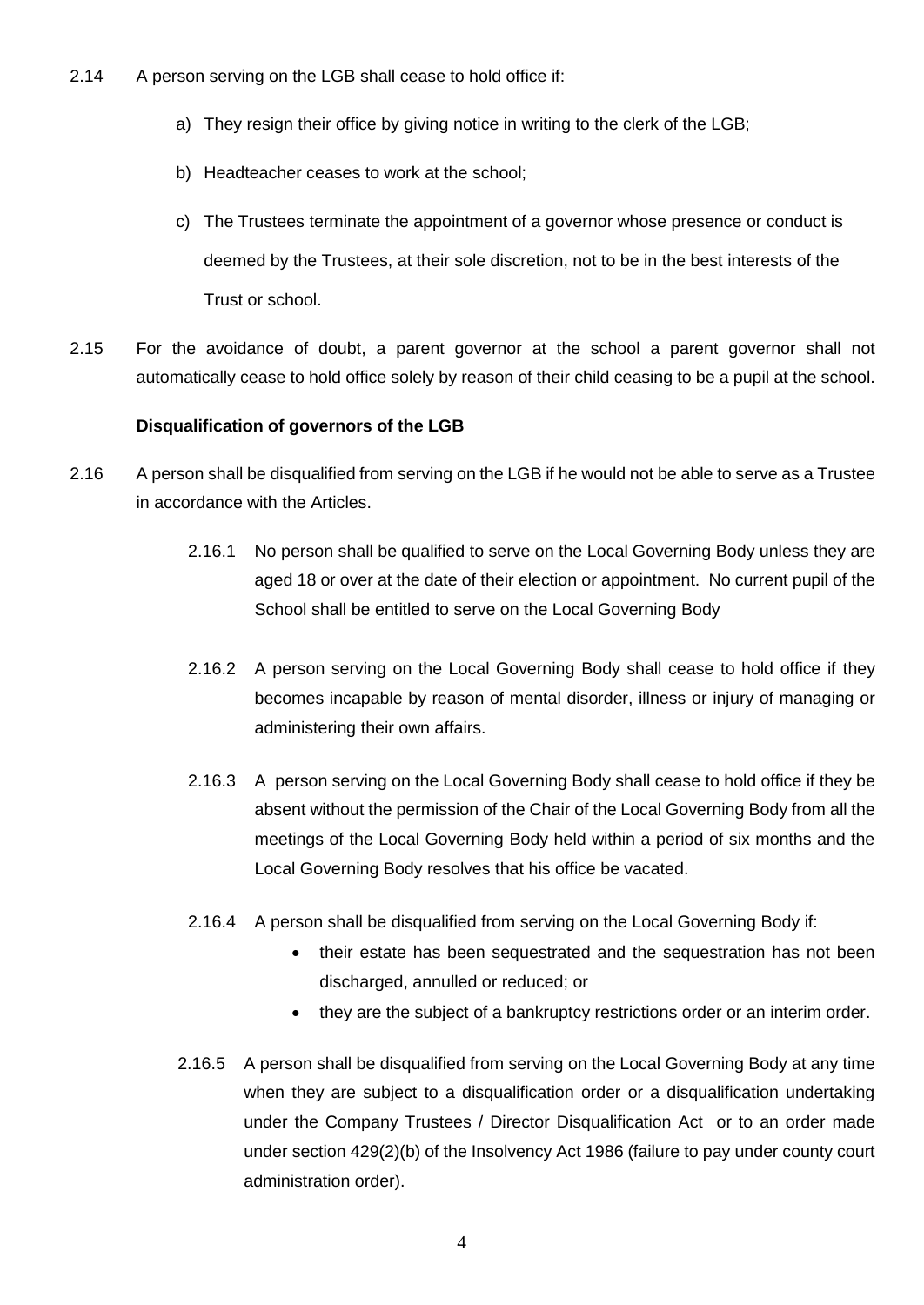- 2.16.6 A person serving on the Local Governing Body shall cease to hold office if they would cease to be a Trustee by virtue of any provision in the Companies Act 2011 or is disqualified from acting as a trustee by virtue of section 178 of the Charities Act 1993 (or any statutory re-enactment or modification of that provision).
- 2.16.7 A person shall be disqualified from serving on the Local Governing Body if they has been removed from the office of charity trustee or trustee for a charity by an order made by the Charity Commission or the High Court on the grounds of any misconduct or mismanagement in the administration of the charity for which he was responsible or to which he was privy, or which he by his conduct contributed to or facilitated.
- 2.16.8 A person shall be disqualified from serving on the Local Governing Body at any time when they are:
	- included in the list kept by the Secretary of State under section 1 of the Protection of Children Act 1999; or
	- disqualified from working with children in accordance with Section 35 of the Criminal Justice and Court Services Act 2000; or
	- barred from regulated activity relating to children (within the meaning of section 3(2) of the Safeguarding Vulnerable Groups Act 2006).
- 2.16.9 A person shall be disqualified from serving on the Local Governing Body if they is a person in respect of whom a direction has been made under section 142 of the Education Act 2002 or is subject to any prohibition or restriction which takes effect as if contained in such a direction.
- 2.16.10 A person shall be disqualified from serving on the Local Governing Body where they have, at any time, been convicted of any criminal offence, excluding any that have been spent under the Rehabilitation of Offenders Act 1974 as amended, and excluding any offence for which the maximum sentence is a fine or a lesser sentence except where a person has been convicted of any offence which falls under section 178 of the Charities Act 2011.
- 2.16.11 A person shall be disqualified from serving on the Local Governing Body if he has not provided to the Chair of the Local Governing Body a criminal records certificate at an enhanced disclosure level under section 113B of the Police Act 1997. In the event that the certificate discloses any information that would in the opinion of either the Chair or the Headteacher confirm their unsuitability to work with children, that person shall be disqualified. If a dispute arises as to whether a person shall be disqualified, a referral shall be made to the Secretary of State to determine the matter. The determination of the Secretary of State shall be final.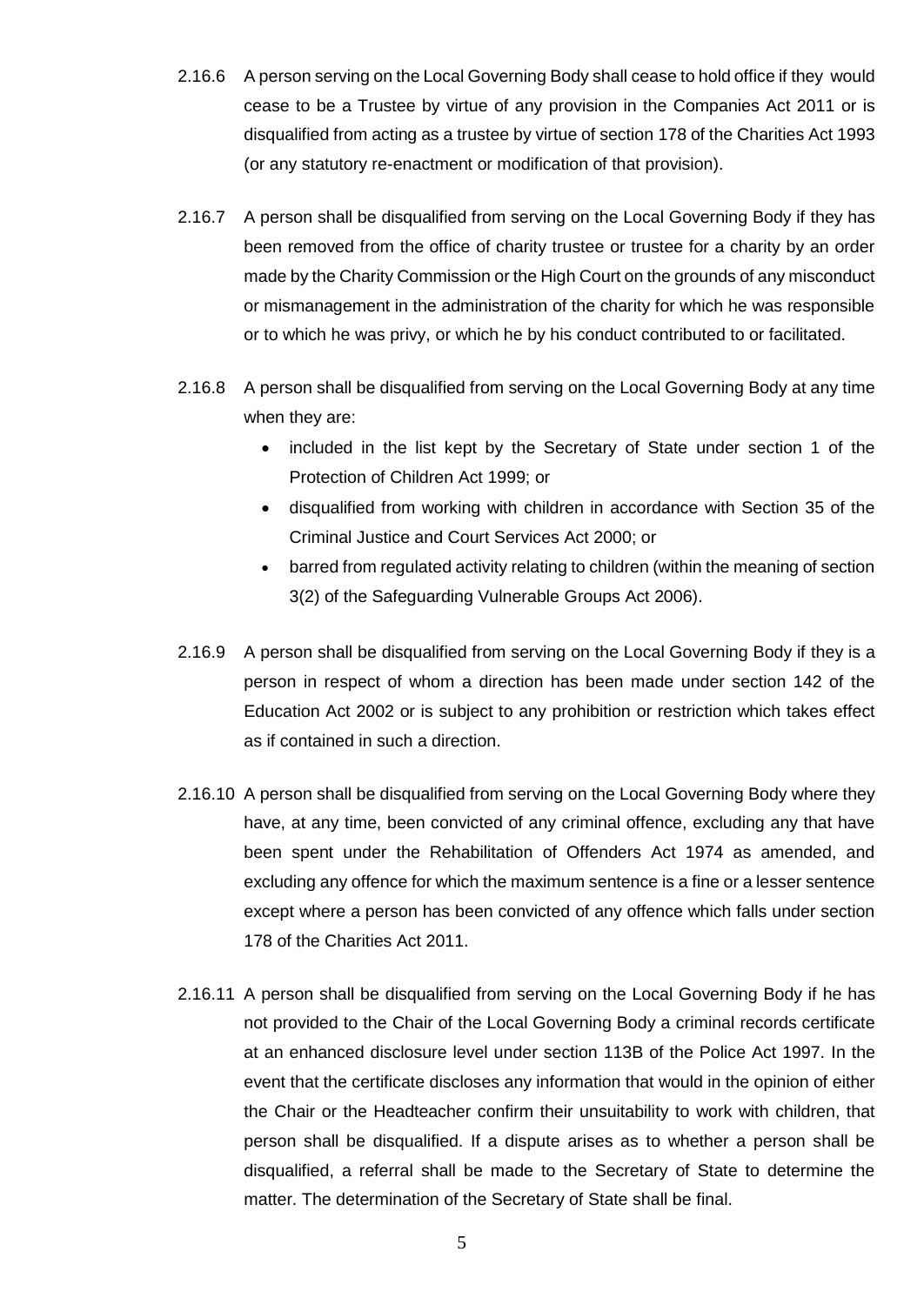2.16.12 Where, by virtue of this Scheme of Delegation, a person becomes disqualified from serving on the Local Governing Body; and he was, or was proposed, to so serve, they shall upon becoming so disqualified give written notice of that fact to the Trustees.

## **Appointment and removal of the Chair and Vice Chair**

- 2.17 The LGB at the first meeting of each school year should appoint a Chair and a vice-Chair from amongst their number to serve until a successor is appointed or a vacancy occurs. Neither a person who is employed by the Trust (whether or not at the School) nor a person who at the time of election is already a Trustee shall be eligible for election as Chair or vice-Chair. If for whatever reason the LGB fail to appoint a Chair or Vice Chair, the Trustees shall appoint at its next meeting one of their numbers to the Local Governing Body to fill that vacancy. The Chair and Vice Chair of the LGB may be removed from office by the Trustees at any time. The Clerk will lead the part of the meeting at which the Chair is appointed.
- 2.18 The term of office of the Chair and Vice Chair shall be 1 year. Subject to remaining eligible to be a governor, any governor may be re-appointed as Chair or Vice Chair of the LGB.
- 2.19 The Chair and Vice Chair may at any time resign their office by giving notice in writing to the clerk and Trustees. The Chair or Vice Chair shall cease to hold office if:
	- a) They cease to serve on the LGB;
	- b) they are employed by the Trust whether or not at the school; or
	- c) In the case of the Vice Chair, they are appointed to fill a vacancy in the office of the Chair.
	- d) following an annual review where the Chair or Vice Chair are deemed to be underperforming
- 2.20 Where the Chair is absent from any meeting or there is at the time a vacancy in the office of the Chair, the Vice Chair shall act as the chair for the purposes of the meeting. Where the Vice Chair is also absent from the meeting or there is at the time a vacancy in the office of Vice Chair, the governors of the LGB shall elect one of their number to act as chair for the purposes of that meeting.

#### **Committees**

2.21 Subject to the prior agreement of the LGB members, the LGB may establish subcommittees.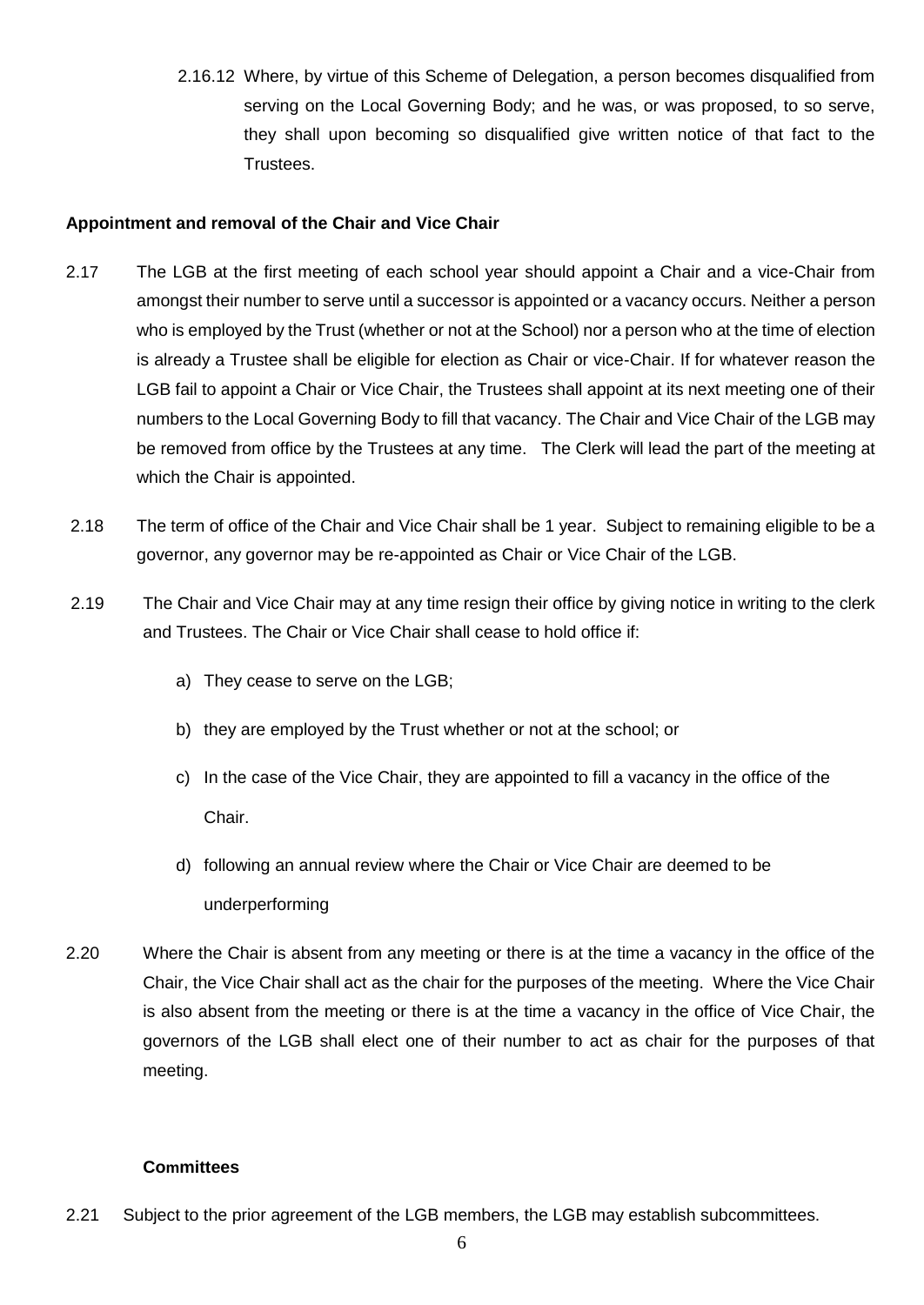2.22 The LGB may delegate to a subcommittee or any person serving on the LGB / subcommittee, the Headteacher or Head of School (as applicable) or any other holder of an executive office, such of their powers or functions as they consider desirable. Any such delegation may be made subject to any conditions either the Trustees or the LGB may impose and may be revoked or altered. The person or subcommittee shall report to the LGB in respect of any action taken or decision made with respect to the exercise of that power or function at the meeting of the LGB immediately following the taking of the action or the making of the decision.

## **3. PROCEEDINGS OF THE LGB**

#### **Meetings**

- 3.1 The LGB shall meet at least once in every ½ term and shall hold such other meetings as may be necessary.
- 3.2 Meetings of the LGB shall be convened by the clerk to the LGB, who shall send the governors written notice of the meeting and a copy of the agenda at least seven clear days in advance of the meeting. Where there are matters demanding urgent consideration, the Chair or, in their absence, the Vice-Chair, may waive the need for seven days' notice of the meeting and substitute such notice as they think fit.
- 3.3 Any governor shall be able to participate in meetings of the governors by telephone or video conference provided that they have given reasonable notice to the clerk of the LGB and that the governors have access to the appropriate equipment.
- 3.4 The convening of a meeting and the proceedings conducted thereat shall not be invalidated by reason of any individual not having received written notice of the meeting or a copy of the agenda thereof or any defect in the election, appointment or nomination of any person serving on the LGB.

#### **Quorum**

3.5 The quorum for a meeting of the LGB, and any vote on any matter at such a meeting, shall be any three of the governors of the LGB, or, where greater, any one third (rounded up to a whole number) of the total number of governors of the LGB at the date of the meeting.

#### **Voting**

3.6 Every matter to be decided at a meeting of the LGB shall be determined by a majority of the votes of the governors present and entitled to vote on the matter. Every governor shall have one vote. Where there is an equal division of votes, the Chair of the meeting shall have the casting vote. A governor may not vote by proxy.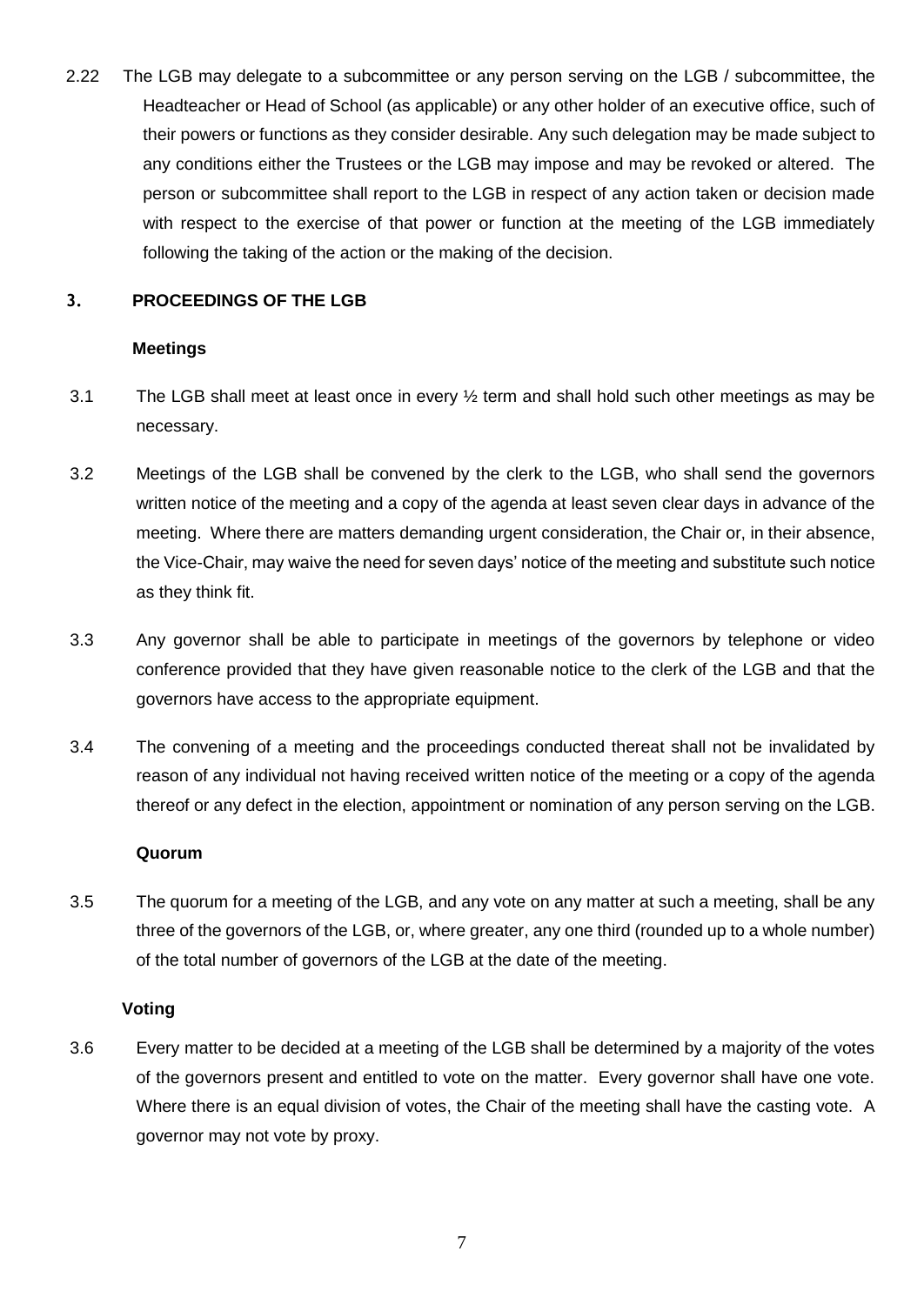- 3.7 Any governor who is also an employee of the Trust shall withdraw from that part of any meeting of the LGB at which his remuneration, conditions of service, promotion, conduct, suspension, dismissal or retirement are to be considered.
- 3.8 A resolution in writing, signed by all the governors shall be valid and effective as if it had been passed at a meeting of the governors duly convened and held. Such a resolution may consist of several documents in the same form, each signed by one or more of the governors.

### **Conflicts of Interest**

3.9 Members of the LGB are bound by the conflicts of interest as set out in the code of conduct

#### **Minutes of meetings**

- 3.10 At every meeting of the LGB the minutes of the last meeting shall be taken as the first agenda item after any apologies and, if agreed to be accurate, shall be signed as a true record.
- 3.11 The clerk to the LGB shall ensure that a copy of the agenda for every meeting of the governors, the draft minutes of every such meeting (if they have been approved by the Chair of that meeting), the signed minutes of every such meeting and any report, document or other paper considered at any such meeting are, as soon as is reasonably practicable, made available to the Company Secretary of the Trust.
- 3.12 The minutes shall include a record of:
	- all appointments of officers made by either the Trustees or the LGB; and
	- all proceedings at meetings of the Local Governing Body and of committees of the LGB including the names of all persons present at each such meeting.

## **4. CLERK**

- 4.1 The LGB must appoint a clerk (the "Clerk") (who must not be the Headteacher) and may remove the Clerk from office at any time.
- 4.2 In the absence of the Clerk from a LGB meeting, the LGB may appoint any one of the Governors to act as Clerk for the purposes of that meeting.
- 4.3 The Clerk must:
	- convene meetings of the LGB;
	- attend meetings of the LGB and ensure that minutes of the proceedings are drawn up; and
	- perform any other functions determined by the LGB.

#### **5. DELEGATED POWERS**

#### **General principles**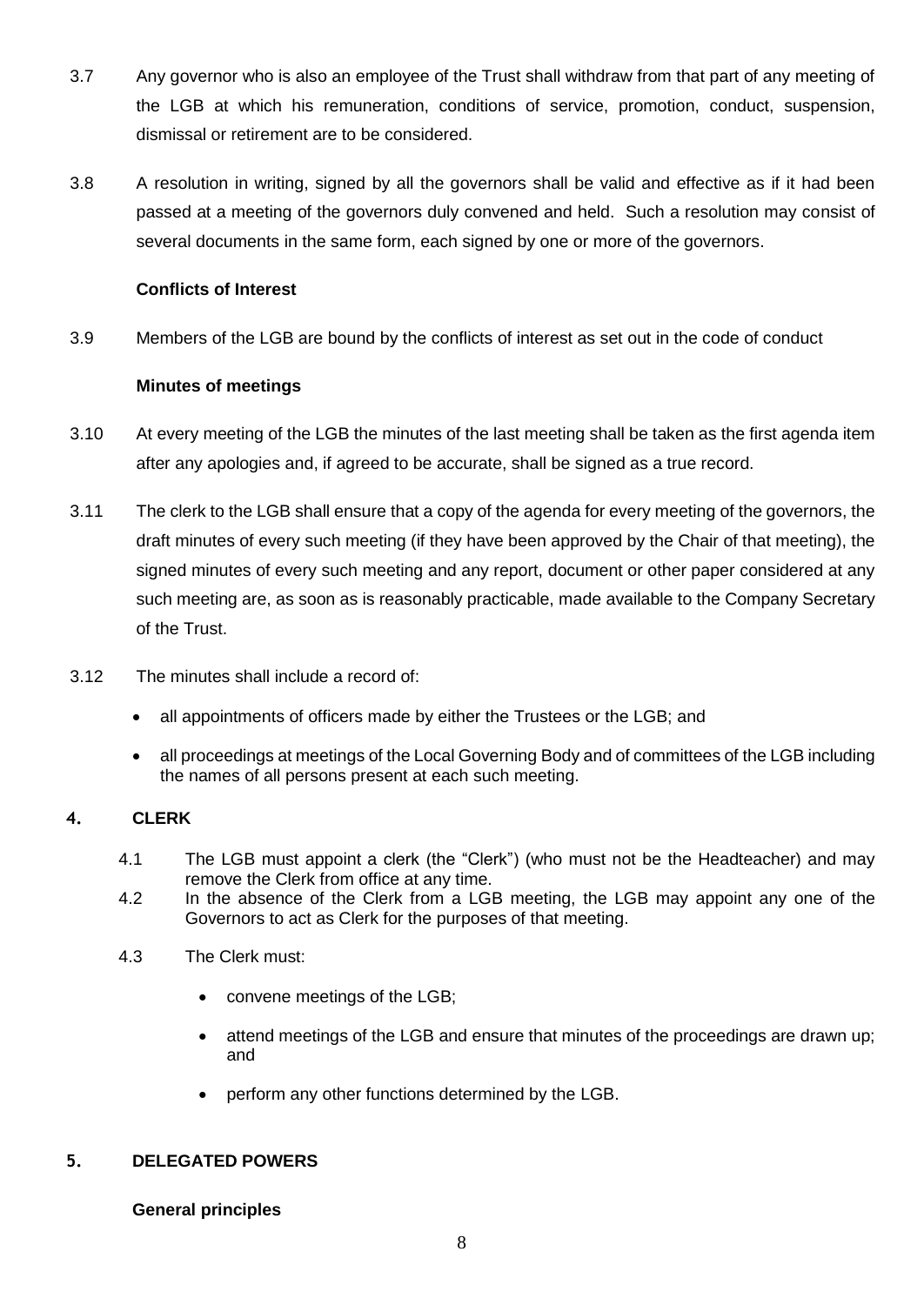- 5.1 In the exercise of its delegated powers and functions, the governors of the LGB shall:
	- a) ensure that the school is conducted in accordance with the objects of the Trust, the terms of any trust governing the use of the land which is used for the purposes of the school, any agreement entered into with the Secretary of State for the funding of the school and these terms of reference;
	- b) promptly implement and comply with any policies or procedures communicated to the LGB by the Trustees;
	- c) review its own policies and practices on a regular basis, taking into account any recommendations made by the Trustees;
	- d) work closely with the Trustees and act with integrity, objectivity and honesty in the best interests of the Trust and the school;
	- e) be open about decisions and be prepared to justify those decisions;
	- f) keep confidential all information of a confidential nature obtained by them relating to the school and the Trust;
	- g) adopt financial prudence in managing the financial affairs of the Trust in so far as these relate to the school and are delegated to them.
- 5.2 Each governor shall be required to take part in regular self-review and is accountable for meeting their own training and development needs. It is a governor's responsibility to consider if, and raise any concerns where, they feel that appropriate training and development is not being provided.
- 5.3 Governors shall be expected to report to the Trust against Key Performance Indicators (KPI's as in appendices) which have been set for the school.

#### **Levels of Delegation**

- 5.4 Appendix 1 to these terms of reference set out what powers are retained by the Trust. Appendix 2 to these terms of reference set out what powers are delegated from the Trustees to the LGB. For the avoidance of doubt, where a power is not expressly delegated to the LGB, it will be deemed to have been retained by the Trust regardless of whether it is specified in Appendix 1.
- 5.5 The Appendices may be reviewed by the Tustees at any time but shall be reviewed at least annually. Trustees reserve the right to remove or alter any delegation at any time, whilst having due regard to, but not being bound by, the views of the LGB.

#### **Delegation to Headteacher of School of the Academy**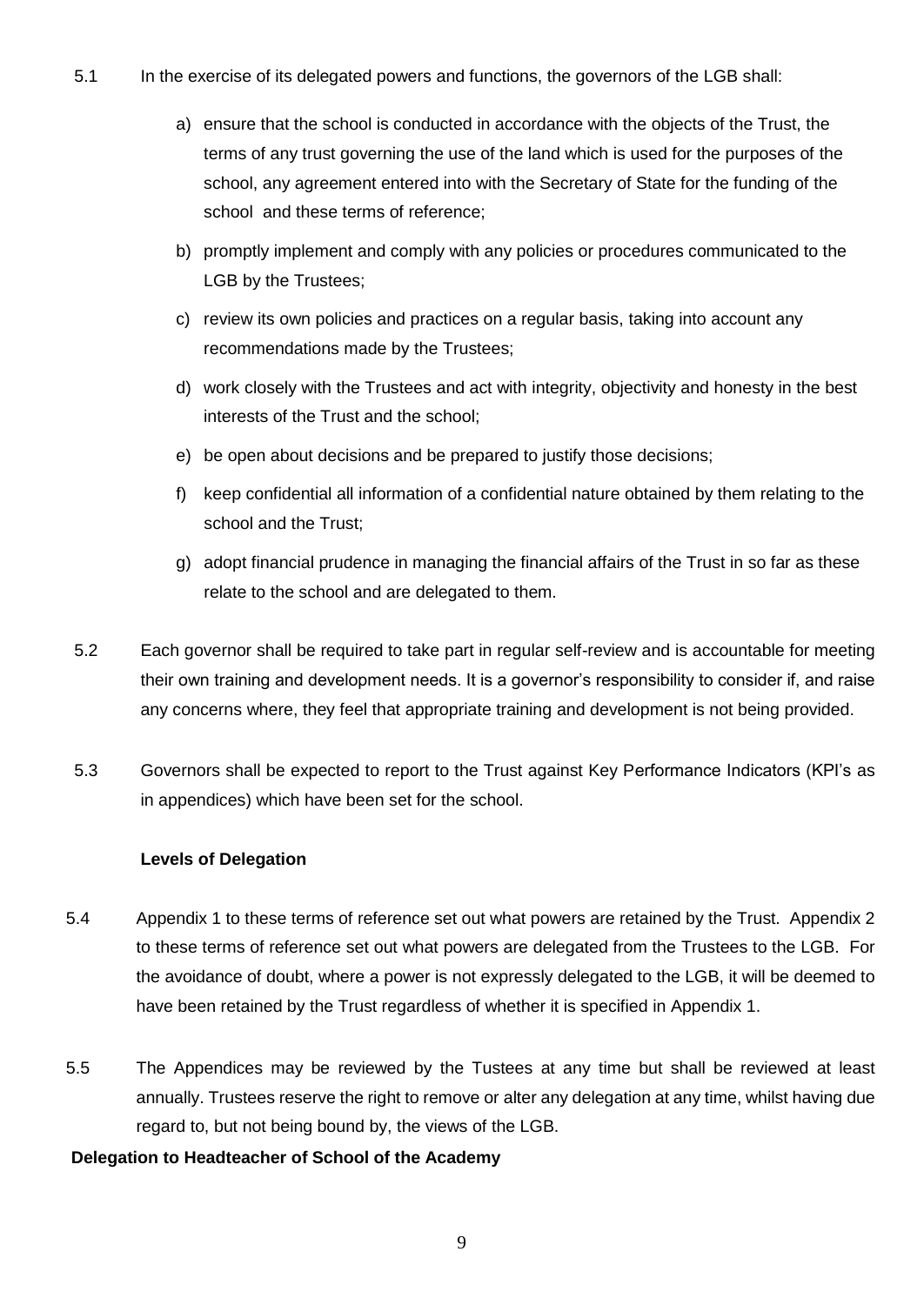- 5.6 Subject to the responsibilities of the LGB and the policy statements of the Trust, the Headteacher / head shall be responsible to the Trust and LGB for:
	- a) implementing the agreed policies and procedures laid down by the Trust and LGB including the implementation of all statutory regulations;
	- b) advising on strategic direction, forward planning and quality assurance;
	- c) the leadership and management of the school;
	- d) advising the LGB on the admission of pupils;
	- e) managing the delegated budget and resources agreed by the Trust; the appointment of all other staff
	- f) the maintenance of good order and discipline by the pupils including their suspension and/or exclusion within the framework; and,
	- g) all such additional functions as may be assigned under the job description or contract of employment.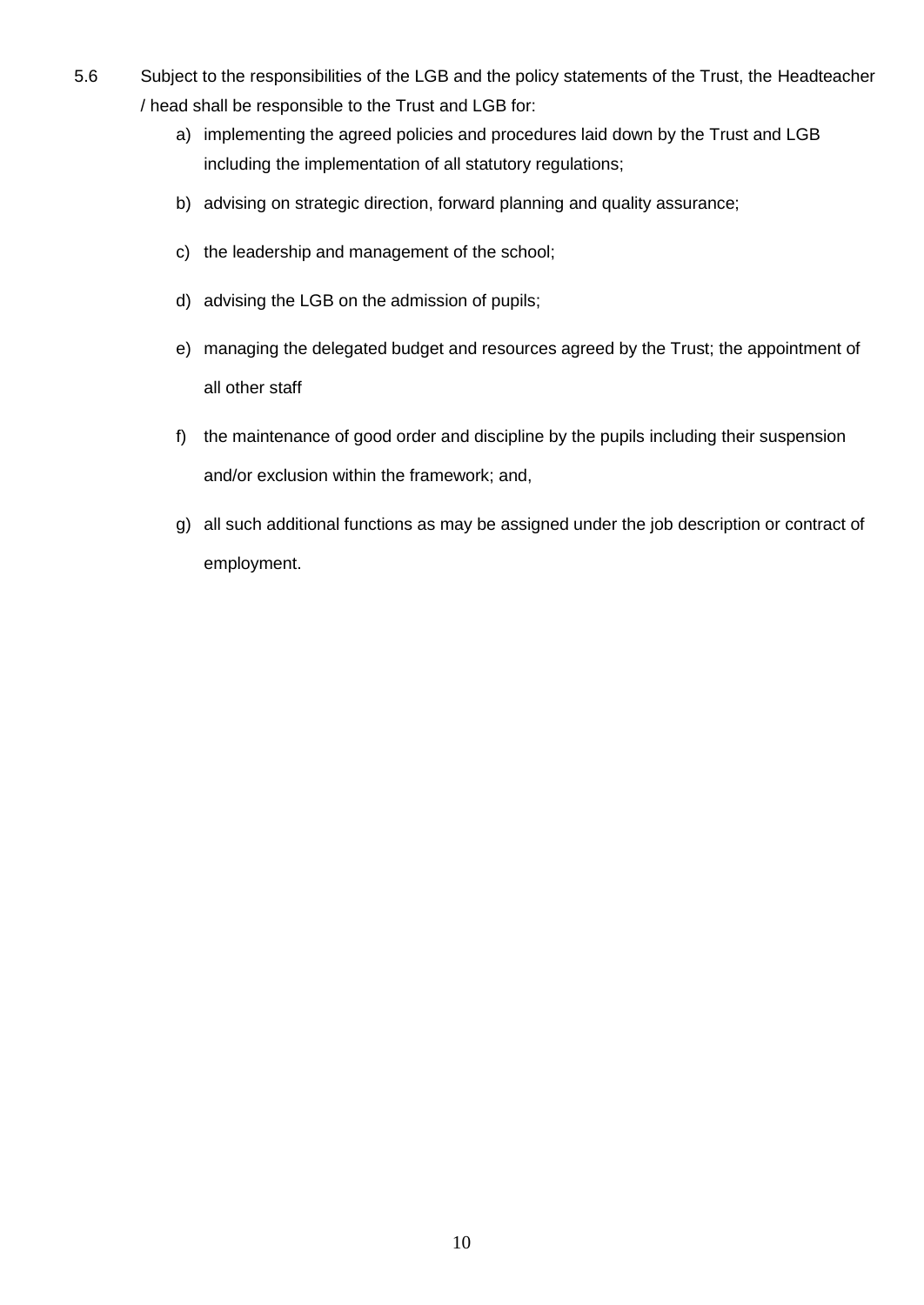## **APPENDIX 1**

## **POWERS RETAINED BY THE TRUST**

## **Vision**

- setting out the vision for the Trust and its application at both Trust and school levels.
- determination of the corporate planning and strategy for the school and the Trust (in consultation with the LGB)

### **Compliance**

- ensuring compliance with all statutory regulations and Acts of Parliament governing the operation of the school, including, without limitation all charity and company laws and all health and safety regulations
- ensuring compliance with the provisions of the Articles and the Funding Agreements
- ensuring compliance with the Academies Financial Handbook

## **Governance**

- ensuring processes are in place for the appointment of Trust and governors of the LGB
- appointing the Responsible Officer for the Trust
- appointing the clerk to the LGB (in consultation with the LGB)
- monitoring the performance of the Local Governing Body
- power to withdraw delegated powers from the LGB and, if necessary, disband it
- Monitoring safeguarding procedures at a Trust level

#### **Policies**

- setting HR policies and procedures (as legal employer of all staff), developing appropriate terms and conditions of service with each Academy, including the performance management policy and pay policy
- setting and reviewing the curriculum and standards to be achieved by the school (in consultation with the LGB)
- agreeing the admissions policy and arrangements for the school in accordance with admissions law and DfE codes of practice
- determining Trust-wide DBS policy as set out in the Academies Financial Handbook
- the development of a charging and remissions policy and a revenue generation policy for the **Trust**
- setting other Trust wide policies as required

## **Educational Standards**

- annual target setting for the Trust in general
- determination of the educational targets of the school including, but without limitation, determination of the school's development plan (in consultation with the LGB)
- considering and evaluating school performance against key performance indicators set by the Trust (in consultation with the LGB);
- oversight of performance, standards and outcomes on a Trust and individual school basis
- putting in place support and intervention strategies for the school

## **Appointment**

putting in place processes for:

- appointing the Headteacher and/or Head of School of the school and any Deputy, Vice or Assistant Headteacher (in consultation with the LGB)
- approving the appointment of any senior appointments at the school (in consultation with the LGB)
- appointment of cross-academy staff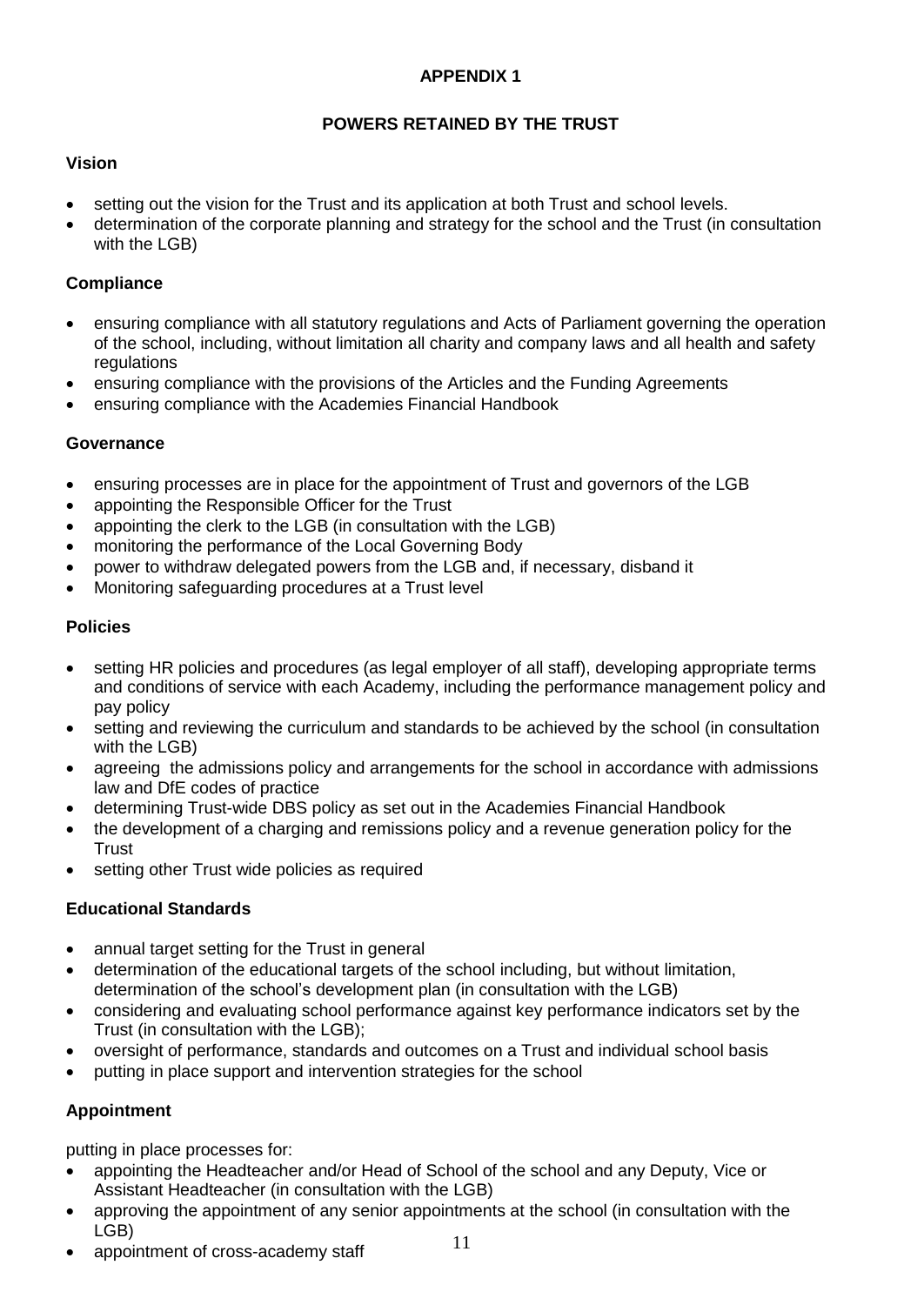## **HR and Performance Management**

- put in place procedures for the proper professional and personal development of other staff
- responsibility for the performance management of the Executive Headteacher and the Headteacher and/or Head of Schools
- responsibility for the performance management and oversight of cross-academy staff
- putting in place processes for undertaking the performance management of staff within the Trust's remit and the LGB undertaking the performance management of staff within its own remit
- manage any claims and disputes of all staff, including matters of suspension

## **Training**

• providing Trustee and Governor training and evaluation

## **Finances**

- establishing a funding model for use across the Trust and the school including developing an individual funding model for the school.
- agreement of the school's annual budgets
- determining any additional financial and reporting targets for the Academy
- putting in place guidelines and establishing processes for the local maintenance of assets and appropriate registers
- oversight of the finances of the Trust and the school, including, but without limitation, responsibility for compliance with the financial and accounting requirements detailed within the Funding Agreement
- considering and evaluating performance against key performance indicators set by the Trust in relation to finances
- arrange for the auditing of the school statements of accounts
- managing a corporate risk register for the Trust

## **Assets and Premises**

- developing an estate management strategy for the school that will identify the suitability of building and facilities in light of long term curriculum needs and the need for and availability of capital investment to meet their responsibility to ensure the buildings and facilities are maintained to a good standard
- dispose or acquire land or interests in land to be used by the school
- insuring the land and buildings used by the school

#### **Services**

- determination of procurement policies for the Trust, in conjunction with the Trust Finance Committee as required
- determination of the extent of the services provided to the school by the Trust and how the costs should be allocated
- oversight of the effectiveness of the delivery of centrally provided services

#### **Media and PR**

• oversight of public relations activities to project the activities of the Trust and the school to the wider community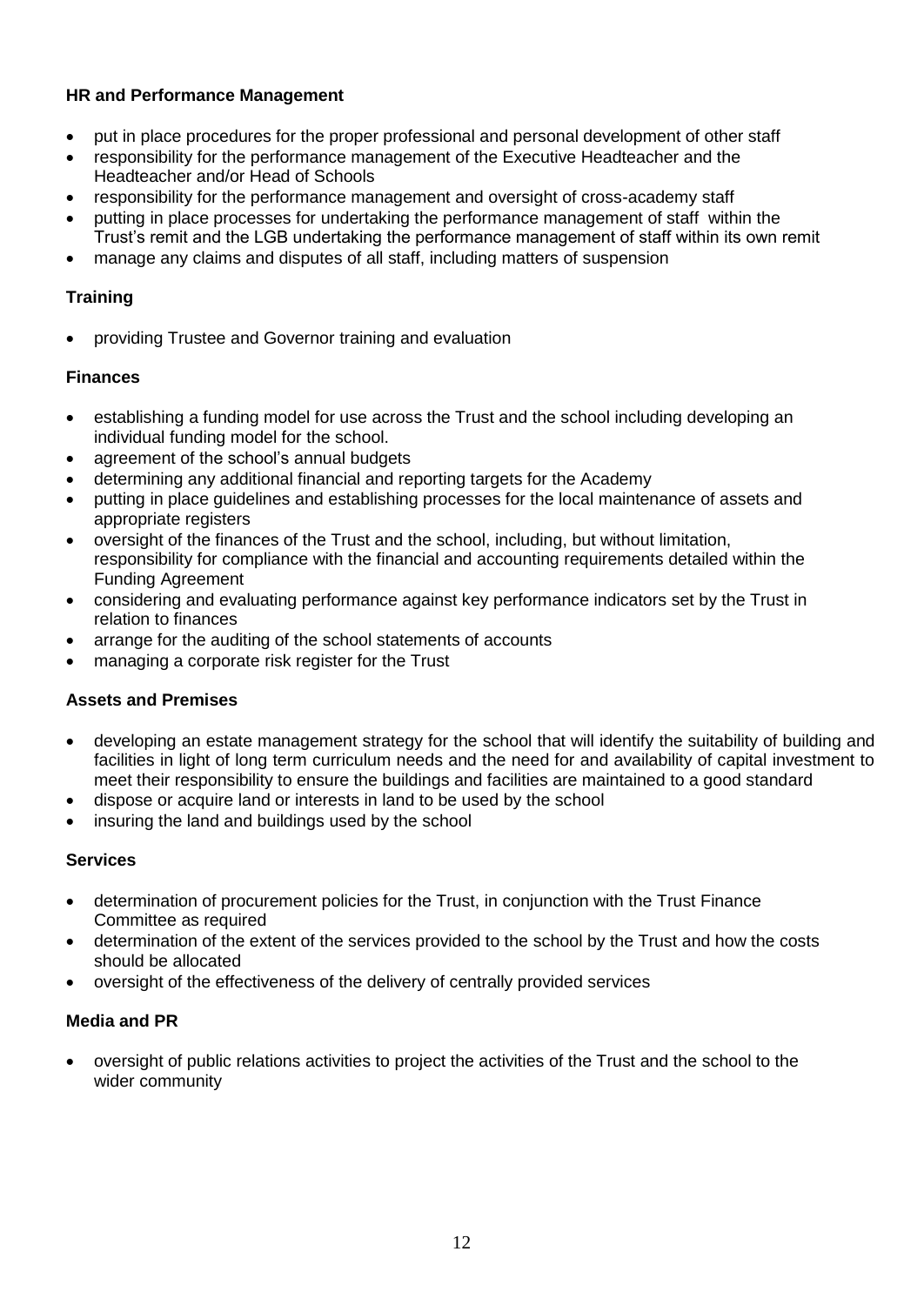## **APPENDIX 2**

## **POWERS DELEGATED TO THE LOCAL GOVERNING BODY**

## **Vision**

- to contribute to the development and carry forward the Trust's vision, in a way appropriate to the specific qualities and community characteristics of the Academy
- To promote and implement the school ethos and vision

## **Compliance**

- implementation of actions required to comply with all statutory regulations
- assist the Trustees in complying with the provisions of the Funding Agreements where requested

## **Governance**

- work with the Trust in the appointment of the clerk to the LGB
- assisting in the appointment of staff and parent governors where requested by the Trust
- oversight of the school's activities
- holding the Headteacher and leadership to account for the achievement, quality of teaching, behaviour and safety and leadership and management the school and report termly to the Trust.
- Monitoring and evaluating the outcomes of the academy against the KPIs and report termly to the Executive Head
- to nominate governors to oversee safeguarding and SEN

### **Policies**

- work with the trust to set and monitor the curriculum and standards achieved by the school
- implementation of all policies prepared and approved by the Trust
- ensure provision of free school meals to those pupils meeting the criteria
- to comply with and adhere to the terms of any Trust protocol or any guidance issued by the Trust as necessary
- put in place other school specific policies and procedures relevant to the school as required
- to ensure all required policies are on school's website
- to set and review the school's admission policy (in agreement with the Trust)

## **Educational Standards**

- work with the Trust to determine the educational targets of the school within the School Development Plan
- work with the Trust to consider and evaluate school performance against key performance indicators set by the Trust
- Monitor and evaluate the outcomes of achievement at the school and report termly to the trust i.e. through the headteacher and Chair
- The needs of pupils with SEN/or in receipt of pupil premium are met in line with legal requirements

## **Appointment**

• work with the Trust to appoint staff including the Headteacher

#### **HR and Performance Management**

13 is within the parameters for the school from time to time as established by the Trustees• monitoring local HR activity and policy, including the process for local performance reviews for members of staff(excluding the headteacher or Head of School) and in particular ensuring that it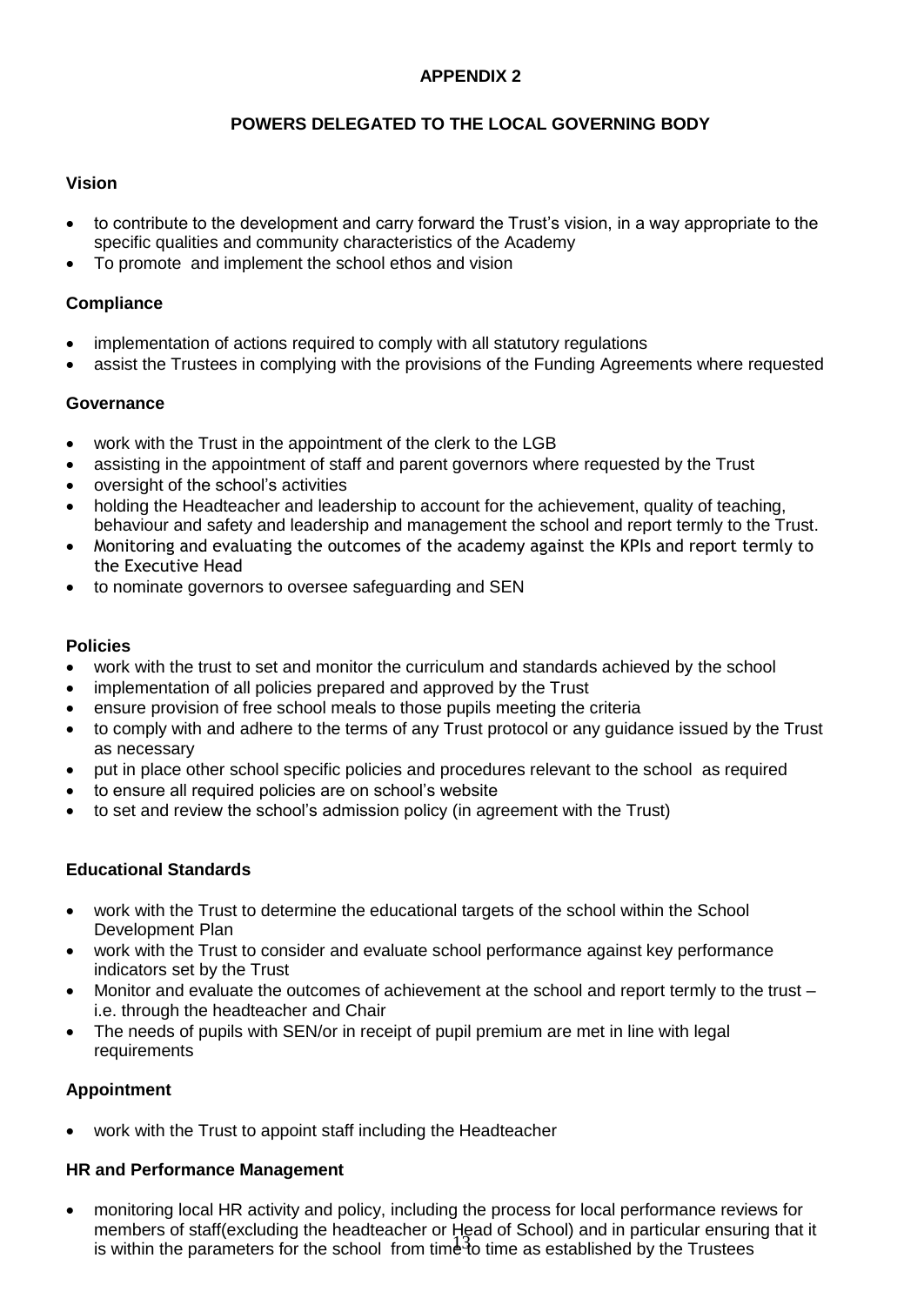- comply with all policies dealing with staff issued by Trust
- take account of pay terms set by Trust
- adopt any standard contracts or terms or conditions for the employment of staff issued by the **Trust**
- manage any claims/disputes with staff members having regard to any advice/recommendations given by the Trust
- manage the CPD of all staff in line with school needs and SDP

### **Finances**

- regularly monitoring the school's cashflow and expenditure in accordance with policies determined by the Trustees probably needs to come out
- inform the Trust of any need for significant unplanned expenditure and work with the Trust to explore options for identifying available funding
- ensuring compliance with the overall financial plan for the school
- keeping proper accounts and proper records in relation to the accounts
- preparing a statement of accounts in respect of each financial year of the Academy
- observing proper levels of delegation and protocols, in conjunction with the Responsible Officer
- managing a risk register for the Academy
- To develop a 5 year spending plan in conjunction with the Trust
- To provide the Trust with monthly expenditure
- To oversee viability of extended school provision
- To ensure specific funding eg SEN/pupil premium/sport funding is spent in accordance with legal requirements and reported upon

## **Assets and Premises**

- ensure the health and safety of the users of the school's buildings and facilities
- notify the Trust of any changes to fixed assets used by the school
- to develop a 5 year strategy to ensure suitability of buildings/facilities for the curriculum
- annual risk assessments to be given to the Trust

#### **Services**

- work with the Trust to determine the extent of the services provided to the school by the Trust and how the costs should be allocated
- implementation of Trust's procurement policies insofar as they impact on the school
- seeking value for money and being able to demonstrate that value for money has been achieved

## **Media and PR**

• support the Trust and the school in relation to any public relations activities to project the activities of the Trust and the school to the wider community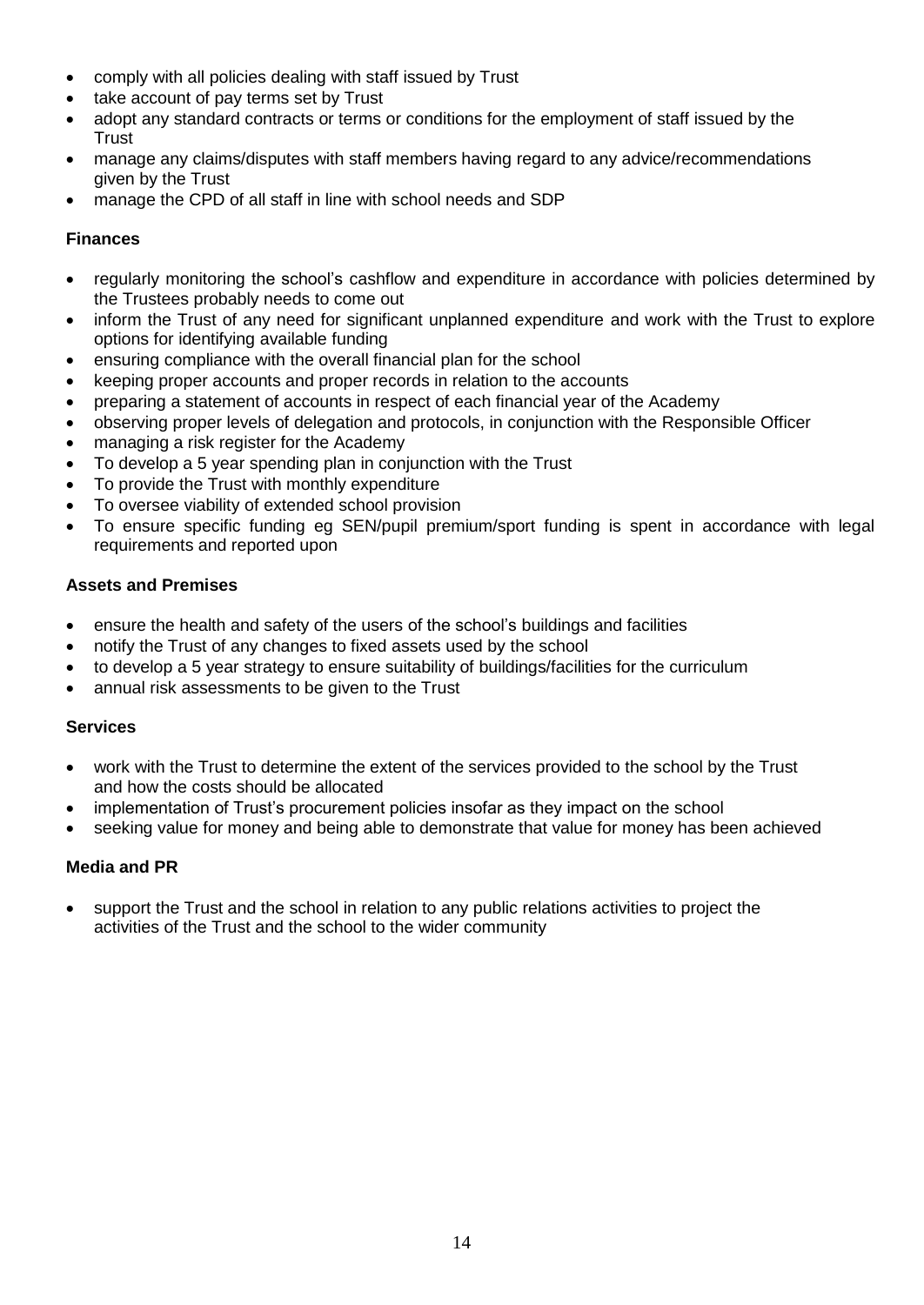## **SCHOLARS ACADEMY TRUST**

## **Vision**

To ensure that Scholars Academy Trust is a recognised centre of educational excellence where our children and teachers will achieve exceptional outcomes.

## **Mission – what do we need to do to get there?**

Our mission is to draw on the individual strengths of each Academy school in the trust to build good practice and ensure that outstanding teaching and learning is at the heart of everything we do. Children will achieve excellent academic outcomes in a safe and nurturing environment and be empowered to make decisions about their lives and their contribution to society. We will nurture our staff professionally and foster positive relationships with our parents and the wider community. **Our Values**

- 1. **Focus: children at the core of everything we do.** Our overriding aim is to ensure that success and wellbeing of all children educated within the Trust so that they fulfil their potential. We believe that if children do not benefit, it is not worth doing.
- 2. **Outcomes: Measuring our results, ensuring that children achieve to their full potential.** Only the best will do for our children. We constantly review our results in all areas of learning, including non-academic. We support staff to grow, develop and challenge themselves to take educational risks to support the best outcomes.
- 3. **Inclusion: a voice for everyone and everyone is heard**. It is important that both adults and children are involved in the teaching process and opinions valued.
- 4. **Diversity:** We value the strengths and enrichment that working in a diverse community brings to enhance educational learning and understanding.
- 5. **Quality: excellence through innovation, creativity and continuous improvement.** Quality teaching and learning will be our key priority, striving for excellence in creative and mature ways. No complacency.
- 6. **Collaboration: together we are stronger.** We passionately believe schools should work in partnership to pool resources, expertise and skills to provide the best for all children.
- 7. **Challenge**: **providing peer to peer support as critical friends.** There is an expectation of staff providing professional support, challenge and development as critical friends to each other in order to gain continuous improvement and maximise outcomes for children.
- 8. **Innovation: to be at the forefront of educational innovation and excellence.** To use our links to the Teaching School to ensure we are at the forefront of educational research, innovation and excellence. The Trust will develop and nurture high quality leadership in order to ensure innovation leads to continual improvement in learning for all pupils.

## **Integrity, transparency and fairness in all we do is an important part of our everyday work.**